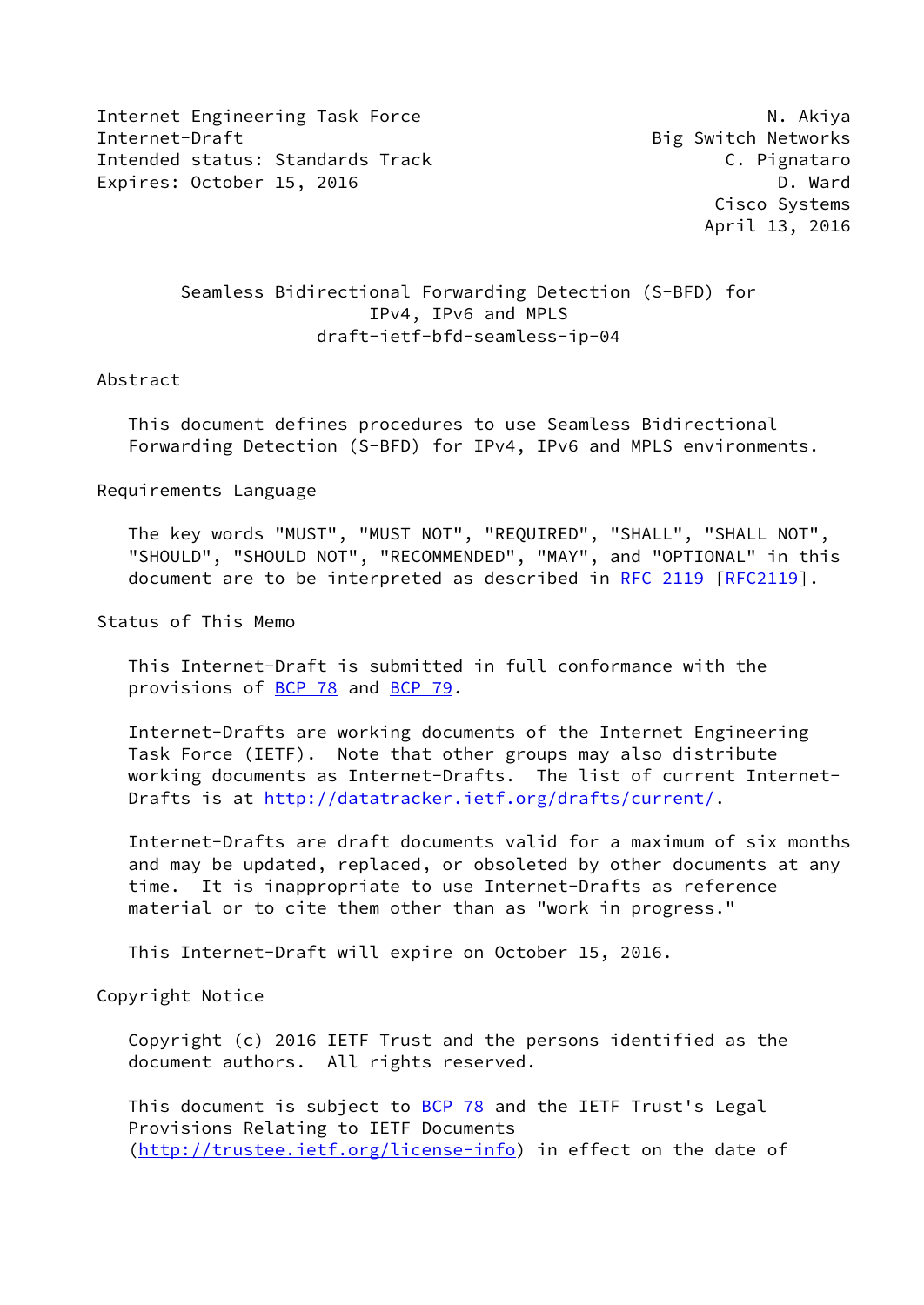<span id="page-1-1"></span>Internet-Draft Seamless BFD for IP April 2016

 publication of this document. Please review these documents carefully, as they describe your rights and restrictions with respect to this document. Code Components extracted from this document must include Simplified BSD License text as described in Section 4.e of the Trust Legal Provisions and are provided without warranty as described in the Simplified BSD License.

Table of Contents

|                                                            | $\overline{2}$ |
|------------------------------------------------------------|----------------|
| 2.                                                         | $\overline{2}$ |
| 3.                                                         | $\overline{3}$ |
| S-BFD Control Packet Demultiplexing<br>4.                  | $\overline{3}$ |
| 5.                                                         | $\overline{3}$ |
| 5.1. Details of S-BFD Control Packet Sent by SBFDInitiator | $\overline{4}$ |
| $5.1.1$ . Target vs. Remote Entity (S-BFD Discriminator)   | $\overline{4}$ |
| 6.                                                         | $\overline{5}$ |
| 6.1. Details of S-BFD Control Packet Sent by SBFDReflector | $\overline{5}$ |
|                                                            | $\overline{5}$ |
| 8.                                                         | 6              |
| 9.                                                         | 6              |
|                                                            | 6              |
|                                                            | $\overline{1}$ |
| 11.1. Normative References                                 | $\overline{1}$ |
| 11.2. Informative References                               | $\overline{1}$ |
| Authors' Addresses                                         | 8              |
|                                                            |                |

<span id="page-1-0"></span>[1](#page-1-0). Introduction

 Seamless Bidirectional Forwarding Detection (S-BFD), [\[I-D.ietf-bfd-seamless-base\]](#page-6-5), defines a generalized mechanism to allow network nodes to seamlessly perform continuity checks to remote entities. This document defines necessary procedures to use S-BFD on IPv4, IPv6 and MPLS environments.

The reader is expected to be familiar with the IP [[RFC0791](https://datatracker.ietf.org/doc/pdf/rfc0791)] [\[RFC2460](https://datatracker.ietf.org/doc/pdf/rfc2460)], BFD [\[RFC5880](https://datatracker.ietf.org/doc/pdf/rfc5880)], MPLS BFD [[RFC5884\]](https://datatracker.ietf.org/doc/pdf/rfc5884), and S-BFD [\[I-D.ietf-bfd-seamless-base\]](#page-6-5) terminologies and protocol constructs.

<span id="page-1-2"></span>[2](#page-1-2). S-BFD UDP Port

 A new UDP port is defined for the use of the S-BFD on IPv4, IPv6 and MPLS environments: 7784. SBFDReflector session MUST listen for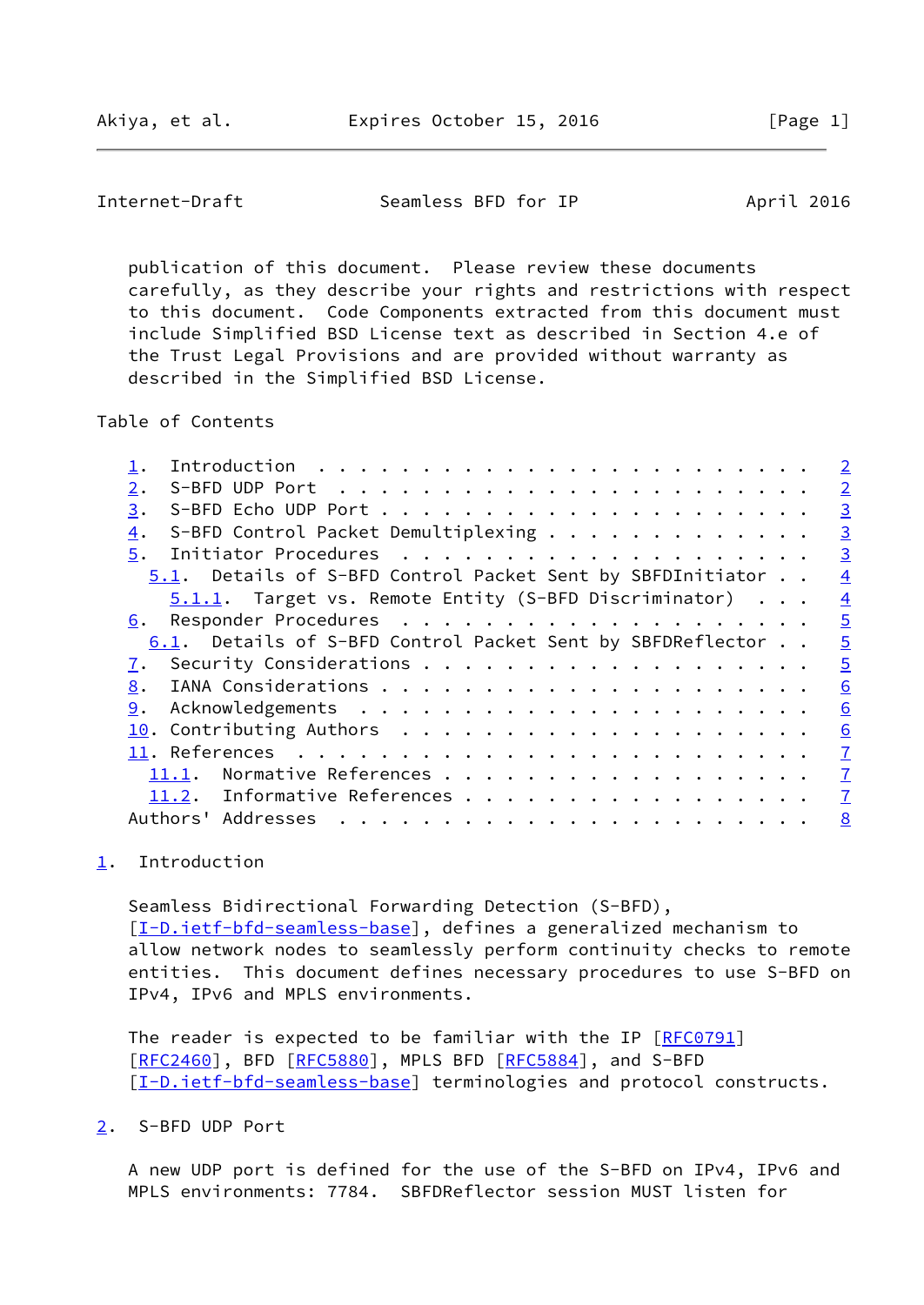incoming S-BFD control packets on the port 7784. SBFDInitiator sessions MUST transmit S-BFD control packets with destination port 7784. The source port of the S-BFD control packets transmitted by SBFDInitiator sessions can be any but MUST NOT be 7784. The same UDP source port number MUST be used for all S-BFD control packets

| Akiya, et al. | Expires October 15, 2016 | [Page 2] |
|---------------|--------------------------|----------|
|               |                          |          |

<span id="page-2-1"></span>Internet-Draft Seamless BFD for IP April 2016

 associated with a particular SBFDInitiator session. The source port number is unique among all SBFDInitiator sessions on the system.

<span id="page-2-0"></span>[3](#page-2-0). S-BFD Echo UDP Port

The BFD Echo port defined by [\[RFC5881](https://datatracker.ietf.org/doc/pdf/rfc5881)], port 3785, is used for the S-BFD Echo function on IPv4, IPv6 and MPLS environments. SBFDInitiator sessions MUST transmit S-BFD echo packets with destination port 3785. This document defines only the UDP port value for the S-BFD Echo function. The source port and the procedures for the S-BFD Echo function are outside the scope of this document.

<span id="page-2-2"></span>[4](#page-2-2). S-BFD Control Packet Demultiplexing

 The S-BFD Control Packet demultiplexing follows the procedure specified in Section 7.1. of [\[I-D.ietf-bfd-seamless-base\]](#page-6-5). Received S-BFD control packet MUST be demultiplexed with the destination UDP port field.

 This procedure for an S-BFD packet is executed on both the initiator and the reflector. If the port is 7784 (i.e., S-BFD packet for S-BFDReflector)), then the packet MUST be looked up to locate a corresponding SBFDReflector session based on the value from the "your discriminator" field in the table describing S-BFD discriminators. If the port is not 7784, then the packet MUST be looked up to locate a corresponding SBFDInitiator session or classical BFD session based on the value from the "your discriminator" field in the table describing BFD discriminators. If the located session is an SBFDInitiator, then the destination IP address of the packet SHOULD be validated to be for self. If the packet is a classical BFD session, then the procedures from [[RFC5880](https://datatracker.ietf.org/doc/pdf/rfc5880)] apply.

<span id="page-2-3"></span>[5](#page-2-3). Initiator Procedures

 S-BFD control packets are transmitted with IP header, UDP header and BFD control header ([\[RFC5880](https://datatracker.ietf.org/doc/pdf/rfc5880)]). When S-BFD control packets are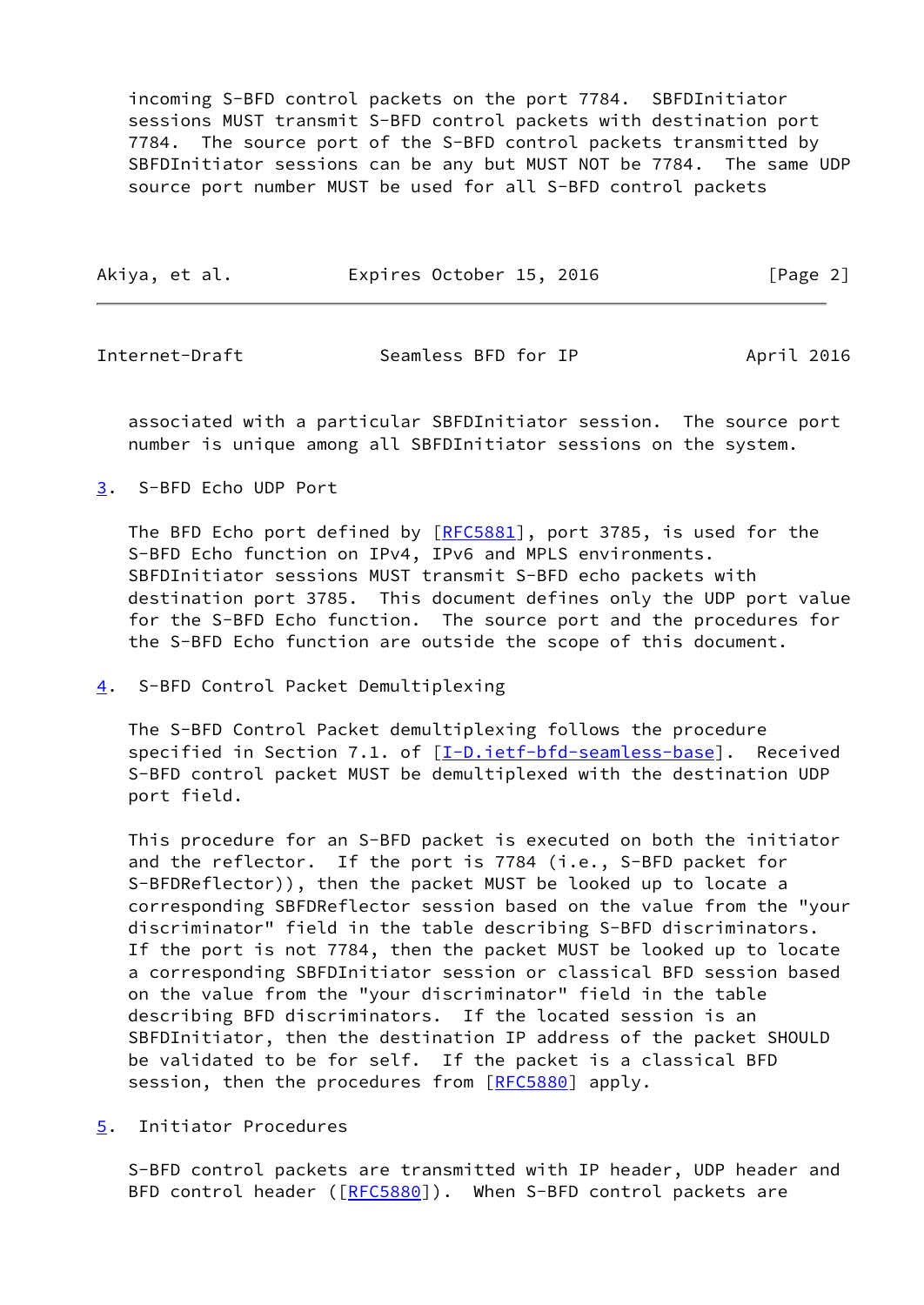explicitly label switched (i.e. not IP routed which happen to go over an LSP, but explicitly sent on a specific LSP), the former is prepended with a label stack. Note that this document does not make a distinction between a single-hop S-BFD scenario and a multi-hop S-BFD scenario, both scenarios are supported.

 Necessary values in the BFD control headers are described in [\[I-D.ietf-bfd-seamless-base\]](#page-6-5). [Section 5.1](#page-3-0) describes necessary values in the MPLS header, IP header and UDP header when an SBFDInitiator on the initiator is sending S-BFD control packets.

| Akiya, et al. | Expires October 15, 2016 | [Page 3] |
|---------------|--------------------------|----------|
|---------------|--------------------------|----------|

<span id="page-3-1"></span>Internet-Draft Seamless BFD for IP April 2016

- <span id="page-3-0"></span>[5.1](#page-3-0). Details of S-BFD Control Packet Sent by SBFDInitiator
	- o Specifications common to both IP routed S-BFD control packets and explicitly label switched S-BFD control packets:
		- \* Source IP address field of the IP header MUST be set to a local IP address that is expected to be routable by the target (i.e. not IPv6 link-local address when the target is multiple hops away).
		- \* UDP destination port MUST be set to a well-known UDP destination port assigned for S-BFD: 7784.
		- \* UDP source port MUST NOT be set to 7784.
	- o Specifications for IP routed S-BFD control packets:
		- \* Destination IP address field of the IP header MUST set to an IP address of the target.
		- \* TTL field of the IP header SHOULD be set to 255.
	- o Specifications for explicitly label switched S-BFD control packets:
		- \* S-BFD control packets MUST have the label stack that is expected to reach the target.
		- \* TTL field of the top most label SHOULD be 255.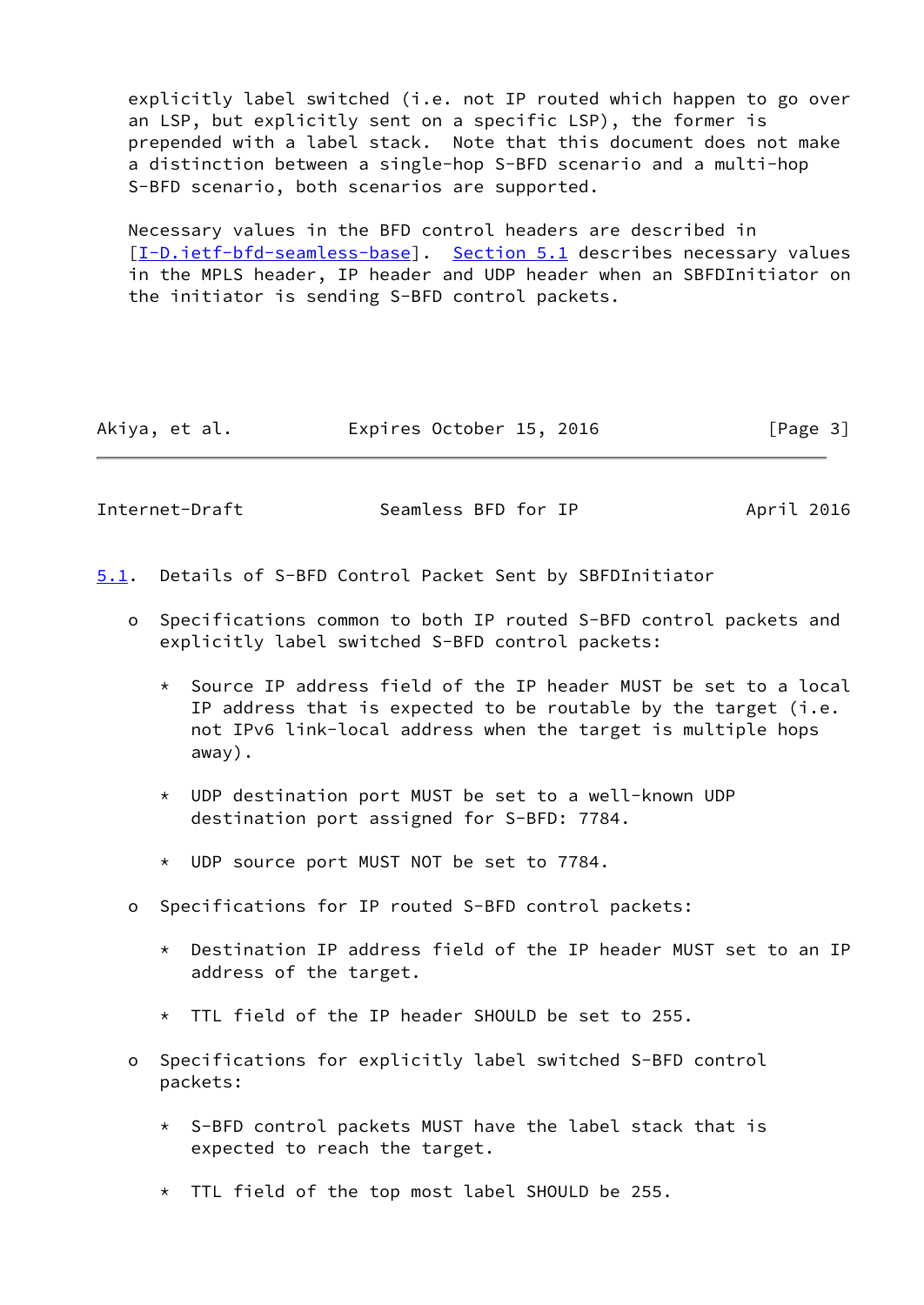- $*$  The destination IP address MUST be chosen from the 127/8 range for IPv4 and from the 0:0:0:0:0:FFFF:7F00/104 range for IPv6, as with [[RFC5884](https://datatracker.ietf.org/doc/pdf/rfc5884)].
- \* TTL field of the IP header MUST be set to 1.

<span id="page-4-0"></span>[5.1.1](#page-4-0). Target vs. Remote Entity (S-BFD Discriminator)

 Typically, an S-BFD control packet will have "your discriminator" field corresponding to an S-BFD discriminator of the remote entity located on the target network node defined by the destination IP address or the label stack. It is, however, possible for an SBFDInitiator to carefully set "your discriminator" and TTL fields to perform a continuity test towards a target, but to a transit network node and not to the target itself.

 [Section 5.1](#page-3-0) intentionally uses the word "target", instead of "remote entity", to accommodate this possible S-BFD usage through TTL expiry.

| Akiya, et al. | Expires October 15, 2016 |  | [Page 4] |
|---------------|--------------------------|--|----------|
|---------------|--------------------------|--|----------|

<span id="page-4-2"></span>Internet-Draft Seamless BFD for IP April 2016

 This also requires S-BFD control packets not be dropped by the responder node due to TTL expiry. Thus implementations on the responder MUST allow received S-BFD control packets taking TTL expiry exception path to reach corresponding reflector BFD session.

<span id="page-4-1"></span>[6](#page-4-1). Responder Procedures

 S-BFD control packets are IP routed back to the initiator, and will have IP header, UDP header and BFD control header. If an SBFDReflector receives an S-BFD control packet with UDP source port as 7784, the packet MUST be discarded. Necessary values in the BFD control header are described in [\[I-D.ietf-bfd-seamless-base\]](#page-6-5). [Section 6.1](#page-4-3) describes necessary values in the IP header and UDP header when an SBFDReflector on the responder is sending S-BFD control packets.

<span id="page-4-3"></span>[6.1](#page-4-3). Details of S-BFD Control Packet Sent by SBFDReflector

- o Destination IP address field of the IP header MUST be copied from source IP address field of received S-BFD control packet.
- o Source IP address field of the IP header MUST be set to a local IP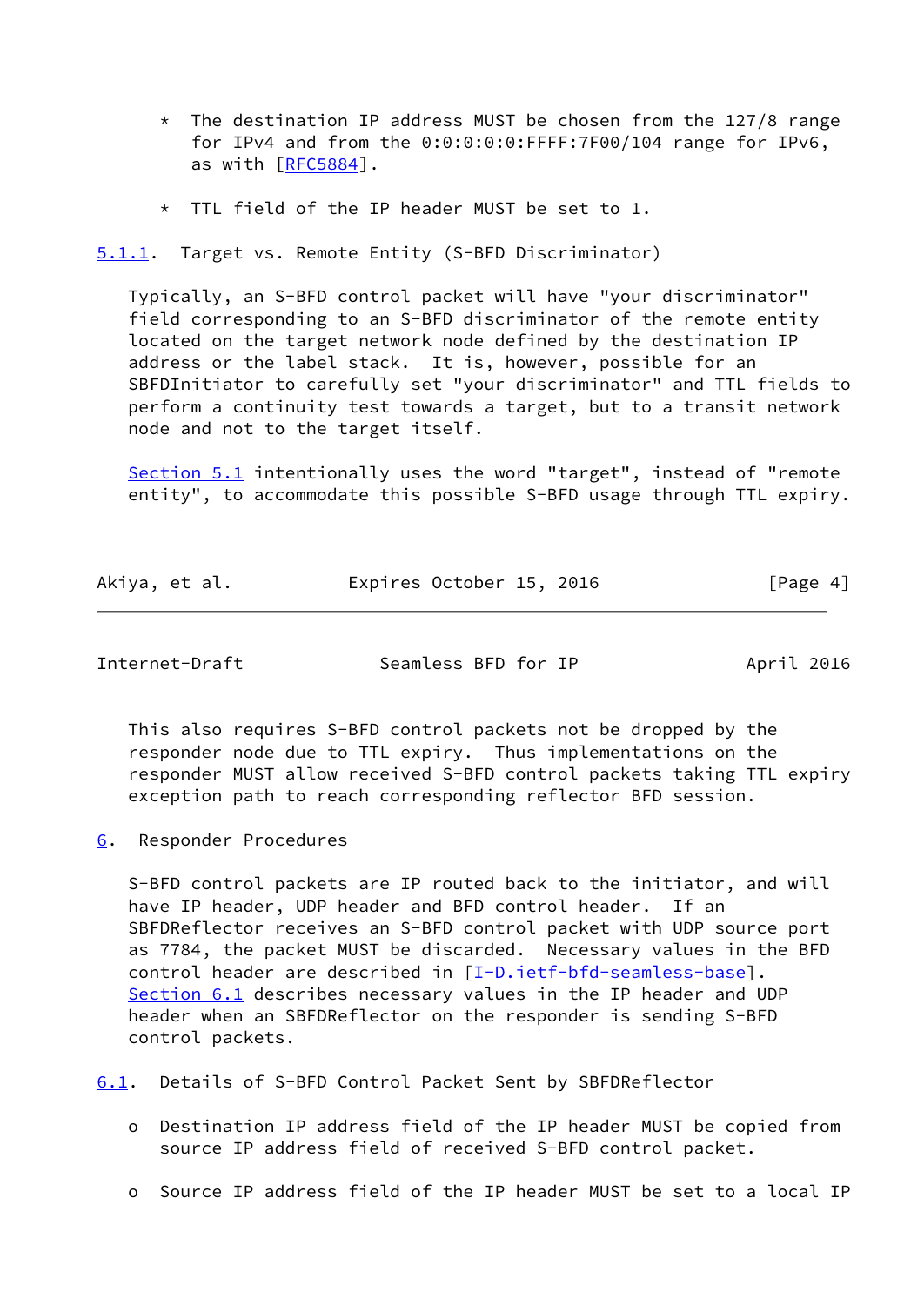address that is expected to be visible by the initiator (i.e. not IPv6 link-local address when the initiator is multiple hops away). The source IP address SHOULD be copied from the destination IP address field of the received S-BFD control packet, except when it is from the 127/8 range for IPv4 or from the 0:0:0:0:0:FFFF:7F00/104 range for IPv6.

- o TTL field of the IP header MUST be set to 255.
- o UDP destination port MUST be copied from received UDP source port.
- o UDP source port MUST be copied from received UDP destination port.
- <span id="page-5-0"></span>[7](#page-5-0). Security Considerations

 Security considerations for S-BFD are discussed in [\[I-D.ietf-bfd-seamless-base\]](#page-6-5). Additionally, implementing the following measures will strengthen security aspects of the mechanism described by this document:

- o Implementations MUST provide filtering capability based on source IP addresses of received S-BFD control packets: [[RFC2827\]](https://datatracker.ietf.org/doc/pdf/rfc2827).
- o Implementations MUST NOT act on received S-BFD control packets containing source Martian IP addresses (i.e., address that, by

| Akiya, et al. | Expires October 15, 2016 | [Page 5] |
|---------------|--------------------------|----------|
|               |                          |          |

<span id="page-5-2"></span>

| Internet-Draft | Seamless BFD for IP | April 2016 |
|----------------|---------------------|------------|
|----------------|---------------------|------------|

 application of the current forwarding tables, would not have its return traffic routed back to the sender.)

- o Implementations MUST ensure that response S-BFD control packets generated to the initiator by the SBFDReflector have a reachable target (ex: destination IP address).
- <span id="page-5-1"></span>[8](#page-5-1). IANA Considerations

 A new value 7784 was allocated from the "Service Name and Transport Protocol Port Number Registry". The allocated registry entry is:

```
 Service Name (REQUIRED)
  s-bfd
Transport Protocol(s) (REQUIRED)
```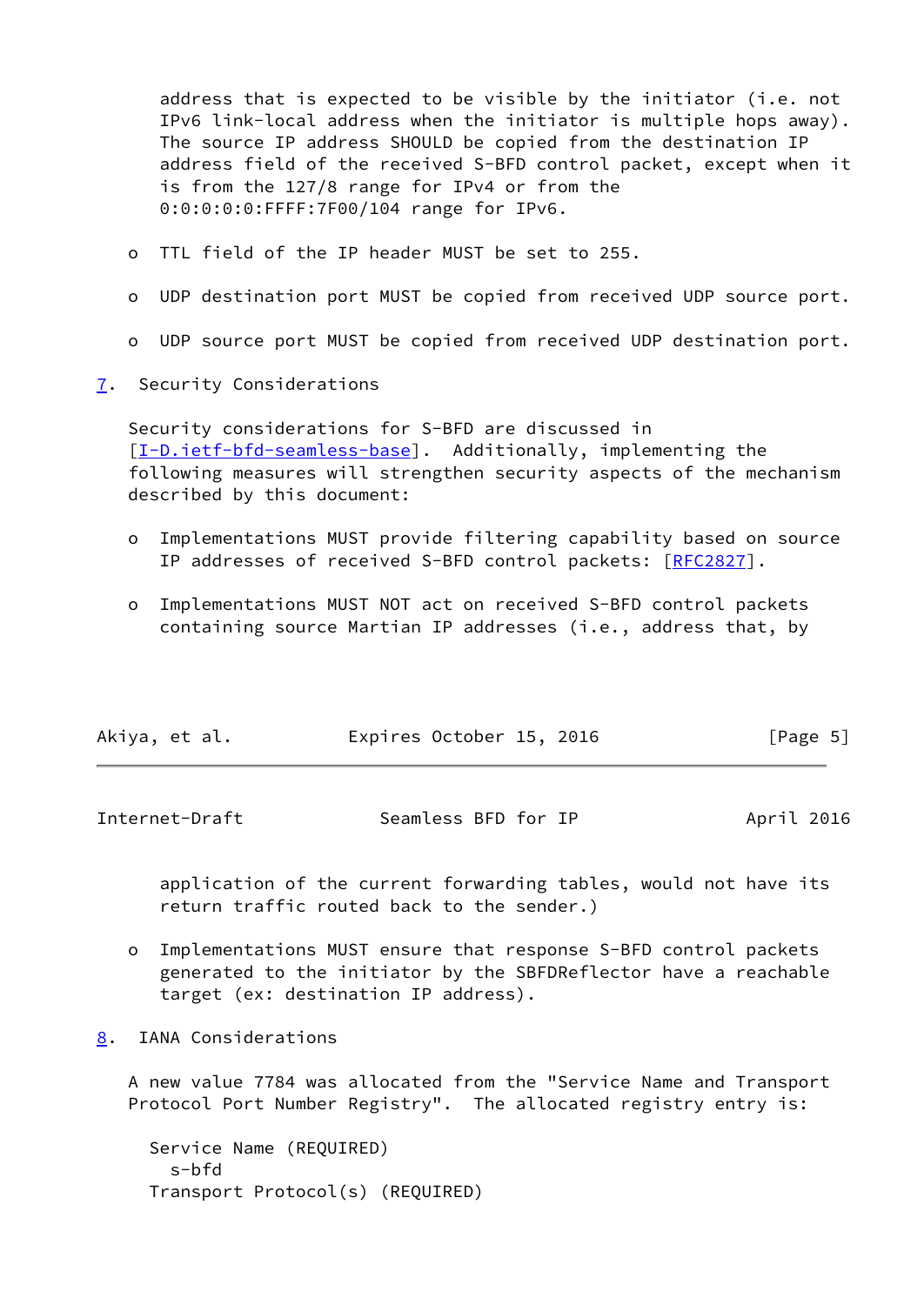```
 udp
Assignee (REQUIRED)
  IESG <iesg@ietf.org>
Contact (REQUIRED)
  BFD Chairs <bfd-chairs@tools.ietf.org>
Description (REQUIRED)
  Seamless Bidirectional Forwarding Detection (S-BFD)
Reference (REQUIRED)
  RFC.this (RFC Editor, please update at publication)
Port Number (OPTIONAL)
  7784
```
<span id="page-6-0"></span>[9](#page-6-0). Acknowledgements

 The authors would like to thank the BFD WG members for helping to shape the contents of this document. In particular, significant contributions were made by following people: Marc Binderberger, Jeffrey Haas, Santosh Pallagatti, Greg Mirsky, Sam Aldrin, Vengada Prasad Govindan, Mallik Mudigonda and Srihari Raghavan.

<span id="page-6-1"></span>[10.](#page-6-1) Contributing Authors

 Tarek Saad Cisco Systems Email: tsaad@cisco.com

 Siva Sivabalan Cisco Systems Email: msiva@cisco.com

 Nagendra Kumar Cisco Systems Email: naikumar@cisco.com

<span id="page-6-5"></span><span id="page-6-4"></span><span id="page-6-3"></span><span id="page-6-2"></span>

| Akiya, et al.              | Expires October 15, 2016                                                                                                                                                                               | [Page 6]   |
|----------------------------|--------------------------------------------------------------------------------------------------------------------------------------------------------------------------------------------------------|------------|
| Internet-Draft             | Seamless BFD for IP                                                                                                                                                                                    | April 2016 |
| 11. References             |                                                                                                                                                                                                        |            |
| 11.1. Normative References |                                                                                                                                                                                                        |            |
|                            | [I-D.ietf-bfd-seamless-base]<br>Akiya, N., Pignataro, C., Ward, D., Bhatia, M., and J.<br>Networks, "Seamless Bidirectional Forwarding Detection<br>(S-BFD)", draft-ietf-bfd-seamless-base-08 (work in |            |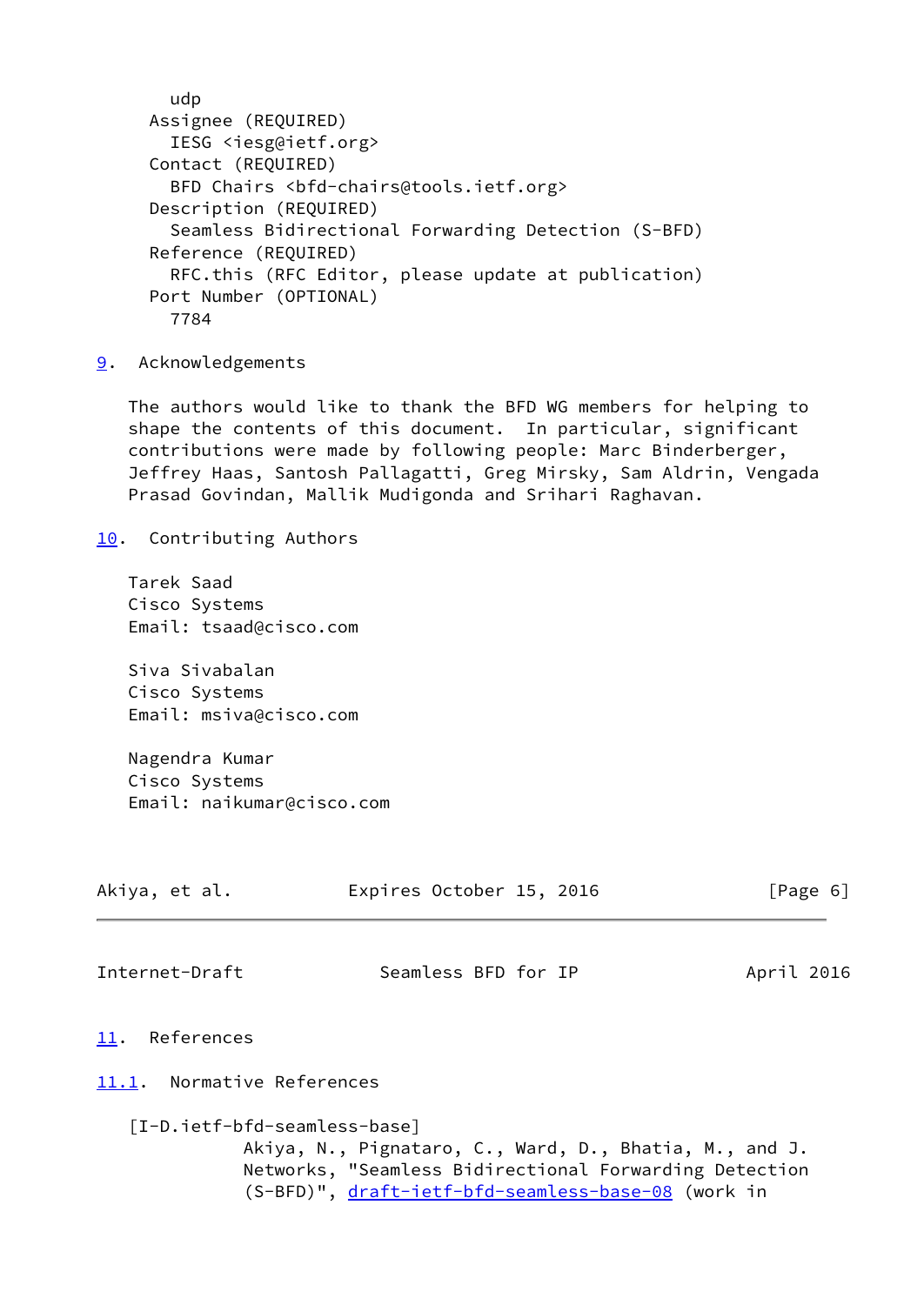progress), February 2016.

- [RFC2119] Bradner, S., "Key words for use in RFCs to Indicate Requirement Levels", [BCP 14](https://datatracker.ietf.org/doc/pdf/bcp14), [RFC 2119](https://datatracker.ietf.org/doc/pdf/rfc2119), DOI 10.17487/RFC2119, March 1997, <<http://www.rfc-editor.org/info/rfc2119>>.
- [RFC5880] Katz, D. and D. Ward, "Bidirectional Forwarding Detection (BFD)", [RFC 5880,](https://datatracker.ietf.org/doc/pdf/rfc5880) DOI 10.17487/RFC5880, June 2010, <<http://www.rfc-editor.org/info/rfc5880>>.
- [RFC5881] Katz, D. and D. Ward, "Bidirectional Forwarding Detection (BFD) for IPv4 and IPv6 (Single Hop)", [RFC 5881](https://datatracker.ietf.org/doc/pdf/rfc5881), DOI 10.17487/RFC5881, June 2010, <<http://www.rfc-editor.org/info/rfc5881>>.

<span id="page-7-0"></span>[11.2](#page-7-0). Informative References

- [RFC0791] Postel, J., "Internet Protocol", STD 5, [RFC 791](https://datatracker.ietf.org/doc/pdf/rfc791), DOI 10.17487/RFC0791, September 1981, <[http://www.rfc-editor.org/info/rfc791>](http://www.rfc-editor.org/info/rfc791).
- [RFC2460] Deering, S. and R. Hinden, "Internet Protocol, Version 6 (IPv6) Specification", [RFC 2460](https://datatracker.ietf.org/doc/pdf/rfc2460), DOI 10.17487/RFC2460, December 1998, <<http://www.rfc-editor.org/info/rfc2460>>.
- [RFC2827] Ferguson, P. and D. Senie, "Network Ingress Filtering: Defeating Denial of Service Attacks which employ IP Source Address Spoofing", [BCP 38](https://datatracker.ietf.org/doc/pdf/bcp38), [RFC 2827](https://datatracker.ietf.org/doc/pdf/rfc2827), DOI 10.17487/RFC2827, May 2000, [<http://www.rfc-editor.org/info/rfc2827](http://www.rfc-editor.org/info/rfc2827)>.
- [RFC5884] Aggarwal, R., Kompella, K., Nadeau, T., and G. Swallow, "Bidirectional Forwarding Detection (BFD) for MPLS Label Switched Paths (LSPs)", [RFC 5884,](https://datatracker.ietf.org/doc/pdf/rfc5884) DOI 10.17487/RFC5884, June 2010, <<http://www.rfc-editor.org/info/rfc5884>>.

| Akiya, et al. | Expires October 15, 2016 | [Page 7] |
|---------------|--------------------------|----------|
|               |                          |          |

<span id="page-7-1"></span>Internet-Draft Seamless BFD for IP April 2016

Authors' Addresses